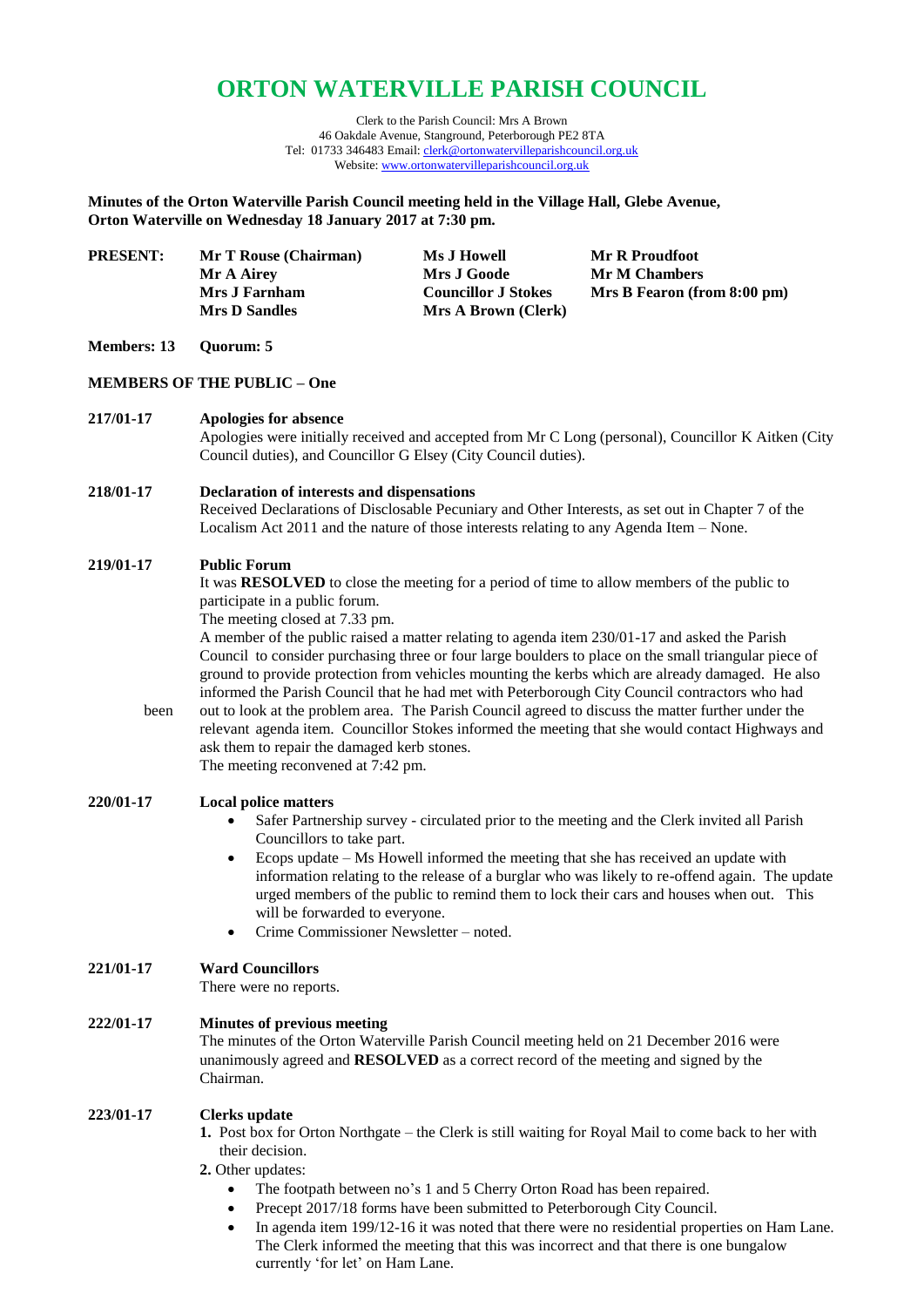# **224/01-17 Correspondence received:**

- **1**. **CAPALC –** Information bulletin was noted.
- **2. Local resident –** Tree maintenance complaint. The is a matter relating to tree maintenance carried out by Peterborough City Council and Councillor Stokes has been dealing with this.
- **3. Local resident** dog fouling concerns within the Parish were brought to the attention of the Parish Council. The resident asked if the Parish Council could purchase stencils to spray messages on footpaths to encourage people to clear up after their dogs. It was agreed that the Clerk will look into the purchase of such stencils and also ask the City Council Highways department for permission to spray signs onto footpaths within the parish. The Clerk also informed the meeting that Councillor Aitken will be getting a bin moved to give dog walkers somewhere to put their rubbish, which is near the resident.
- **4. Local resident** Untidy area at the back of Church Drive shops, in particular graffiti and the shop back gates being left open exposing rubbish was brought to the attention of the parish council. It was noted that the gates have recently been kept closed and no further action at this moment in time was discussed. The Clerk informed the meeting that Councillor Aitken will be dealing with the graffiti at the shops. She will also be speaking to the shop owners about having the graffiti removed and will give them a quote from Amey for the works.
- **5. Peterborough City Council –** New Scrutiny Committees were noted.
- **6. Ailsworth Parish Council –** Consultation on Ailsworth Neighbourhood Plan notification. No comments will be submitted because it does not affect the parish.
- **7. Hampton Parish Council -** Councillor Outreach training at Hampton Parish Council was noted.

# **225/01-17 Parish Council Liaison meeting**

Written feedback from the recent meeting attended by Mr Froggitt was noted. The next meeting is on 15 February 2017. It is likely that the meetings will be changed to take place every two months (instead of three) to fit in with the new scrutiny committee meetings.

# **226/01-17 Parish Council logo**

Designs for the new logo were circulated. One design incorporating a tree, water and St Mary's church was generally favoured. It was agreed to make some changes to this design by removing the church and placing the parish council name in its place. Mr Proudfoot also suggested some wildflowers could be incorporated into the design. The amended design will be circulated to everyone for final approval and given to Peterborough Roller Hockey Club for placement on their tracksuits.

# **227/01-17 School crossing patrol officer**

The Clerk and Mrs Goode reported that they had attended a meeting with Prevention and Enforcement Service Officers (Road Safety) at Peterborough City Council to discuss the possibility of funding a school crossing patrol officer in the Lynch Wood area. The council officers agreed that in the first instance they will access the area, footfall and any traffic survey's and accident reports to check the feasibility of a school crossing patrol officer and whether it would have any negative effect on traffic flow on the surrounding roads.

## **228/01-17 Parish Council meeting time**

It was **RESOLVED** to change parish council meetings times to 7:00 pm. This will allow members to finish at an earlier time. However, in circumstances when there is a presentation by an outside body, these will take precedence and start at 7:00 pm, full Council meeting will then start at 7:30 pm.

# **229/01-17 Bulky waste skip collections**

It was agreed that the Clerk will ask Peterborough City Council for suggested locations which may be more prone to fly tipping and help improve the situation, and also to confirm if there is actually a need for such a service.

## **230/01-17 Damaged 'green' on Cherry Orton Road**

Further to the matter raised earlier in the public forum, the Clerk informed the meeting that she had not yet heard back from the City Council following the recent inspection mentioned by the resident; however she would chase the matter up. It was agreed that the Clerk will make enquiries as to the cost of the purchase of large boulders or bell bollards, as suggested by Mr Chambers, which the Parish Council could possibly purchase should the City Council decide to take no action to protect the verges from further damage.

## **231/01-17 Environmental working party**

There was no report because the meeting was cancelled due to unforeseen circumstances and has been rescheduled for  $26<sup>th</sup>$  January 2017. It is hoped that there will be a pond enhancement proposal ready for the next meeting.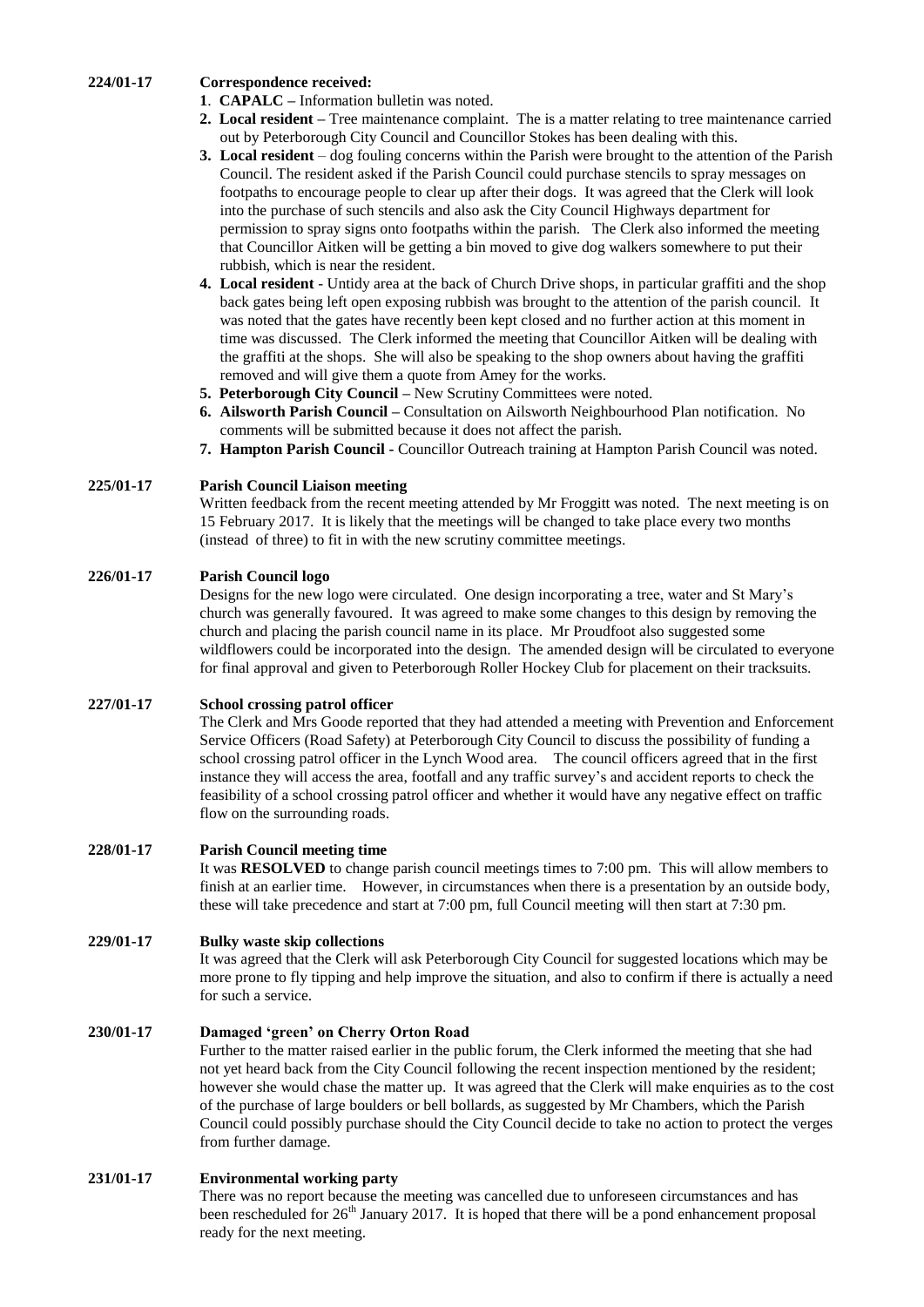## **232/01-17 Leisure and Amenities working party**

The next meeting will take place on  $25<sup>th</sup>$  January 2017. The skateboarders who attended the public forum at the last meeting have been invited to attend to give their views on the proposed skate park design.

Three proposals for The Gannocks play area improvement have been received which will be considered by the working party and presented to the Parish Council at the next meeting. In relation to this, Mrs Fearon asked if a feasibility study of the amount of children who live in the area could be done to justify the money being spent on the improvements.

#### **233/01-17 Speedwatch**

An article has been placed on the website asking for volunteers to join the Parish Council Speedwatch group. An article has also been submitted to The Oracle. It is hoped that there will be sufficient volunteers to run the training session which will be at the end of March,

#### **234/01-17 Parish Council survey**

Mr Airey presented an amended version of the survey to the Parish Council including a QR scan on the front page to allow residents to access the survey electronically. Various amendments were suggested. Mrs Goode offered to ask her husband to look at the survey because he has some experience in this area. This was agreed and she will report back at the next meeting.

#### **235/01-17 Parish Councillor guidelines**

The amended guidelines by Ms Howell were circulated. Some narrative and historic content have been removed to make the document leaner. It was agreed to carry this agenda item over to the next meeting to allow everyone more time to look over the document.

## **236/01-17 Website**

Maintenance updates on the website have been carried to ensure smooth running of the site. The contractor carrying out the works has confirmed to the Clerk that the site already has a security certificate embedded into it therefore no further action is required in this area.

#### **237/01-17 Parish Council Action Plan**

An Orton Waterville Parish Council Action Plan was discussed and a suggestion was made that the workload of writing such a plan could be split into parish areas, and councillors living in those areas could work on those parts of the plan. It was agreed to give everyone more time to look at the Barnack and Pilsgate Action Plan, (which will be re-sent by the Clerk to everyone), to decide if something similar would benefit the parish. The plan will be discussed further at the next meeting.

## **238/01-17 Defibrillator for village hall**

Following the receipt of a recent email by the Parish Council relating to defibrillator units, Mr Rouse suggested that the Parish Council could purchase a defibrillator machine for the village hall. He also offered to arrange someone to come in and give more information on the usefulness of having one of these units on site. Not everyone was in favour of this and it was agreed that The Village Hall Trustees should be asked whether they would want a unit at the village hall and also if they would be willing to fund the unit themselves. Mr Rouse will ask the village hall committee and report back at the next meeting. It was also agreed to check and see if Matley and Wistow Community Centres have defibrillator units.

#### **239/01-17 Footpath near Matley**

A matter of concern was received regarding the footpath which runs parallel with the new building being built at Matley. There is a constant stream of water running from the side of the path near to the building site which appears to have increased since the new building has been built. In the wintry weather it ices up and is a hazard. Councillor Stokes informed the meeting that she has been to see the footpath and that Lyndon Seal from the Highways department at Peterborough City Council will be going out to look at the problem and report back.

#### **240/01-17 Cemetery**

The Clerk informed the meeting that she has sent out a letter to all burial deed holders informing them of the amended cemetery regulations relating to easily breakable containers, memorials or mementoes items on graves. They have been asked to remove such items by 28 February 2017. After this date the parish council contractor will remove the items and place them in a box by the cemetery gates to be collected by their owners. Items not collected by 31 March 2017 will be disposed of.